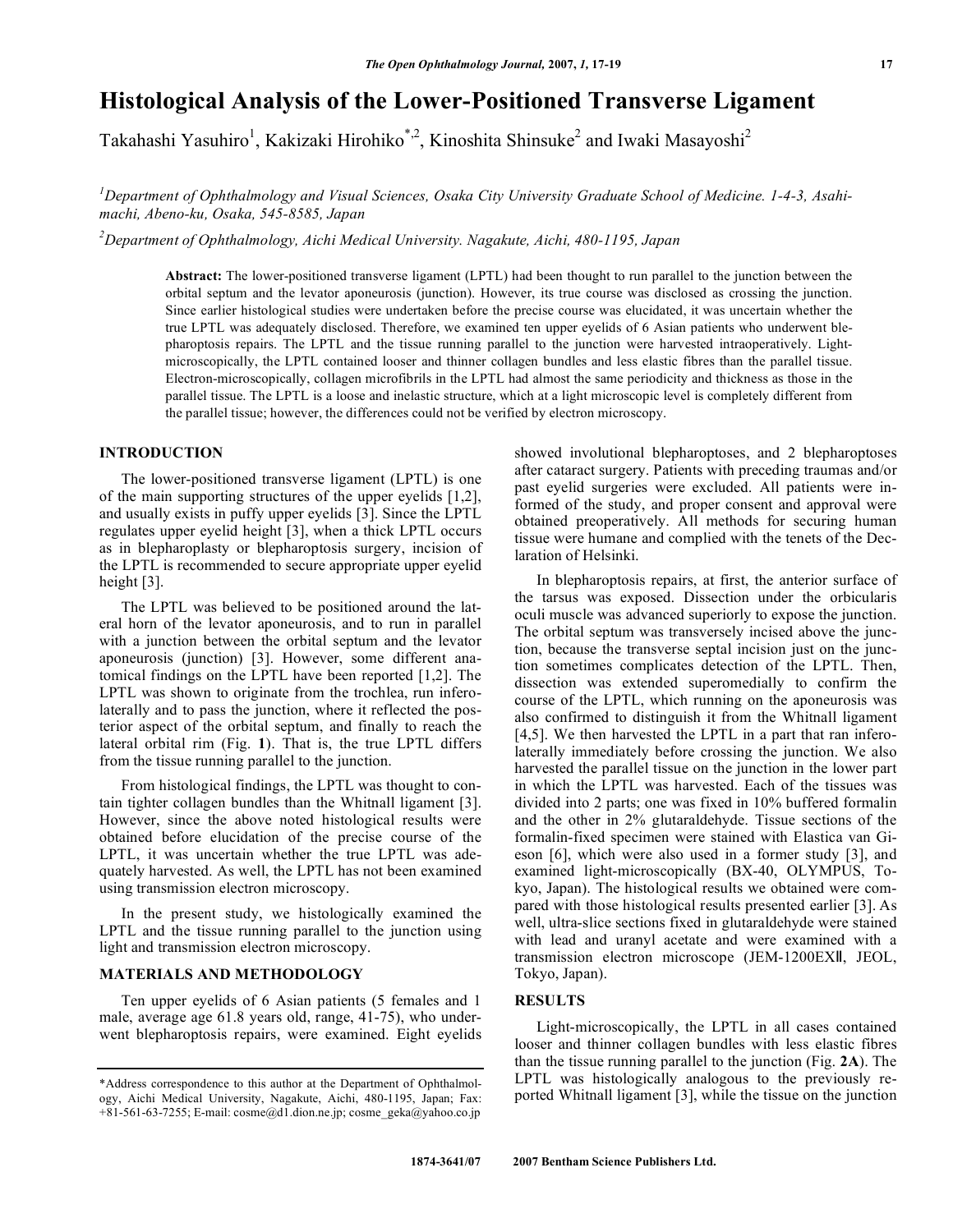

**Fig. (1).** Modified course of the lower-positioned transverse ligament (LPTL) (*top*: superior; *left*: medial). Reprinted with permission of the *Japanese Journal of Ophthalmology* (Kakizaki H, *et al*. Posterior aspect of the orbital septum is reinforced by ligaments. *Jpn J Ophthalmol* 2005; 49: 477-80). The LPTL originates from the trochlea and runs in an inferolateral direction. The LPTL passes over the junction between the orbital septum and levator aponeurosis, attaches onto the posterior aspect of the orbital septum, and runs towards the lateral orbital rim. The LPTL was harvested in the part that the arrow indicates. *Tr*, trochlea; *Jun*, junction of the orbital septum and the levator aponeurosis; *LA*, levator aponeurosis; *LG*, lacrimal gland; *MTL*, medial horn tensing ligament; *OS*, orbital septum; *Lig*, ligaments on the posterior aspect of the orbital septum; *PO*, periosteum.



**Fig. (2).** Light microscopic findings. (**A**) Lower-positioned transverse ligament. Collagen bundles are scattered and thin. (**B**) The parallel tissue on the junction between the orbital septum and the levator aponeurosis. Thick collagen bundles with a few elastic fibres congregate.



**Fig. (3).** Transmission electron microscopic findings. (**A**) Lowerpositioned transverse ligament. (**B**) The parallel tissue on the junction between the orbital septum and the aponeurosis. Both tissues contain microfibrils with the same periodicity and thickness.

(Fig. **2B**) was analogous to the previously reported LPTL [3]. Electron microscopic findings showed that collagen microfibrils of the LPTL (Fig. **3A**) had almost the same periodicity and thickness as those in the parallel tissue on the junction (Fig. **3B**).

#### **DISCUSSION**

 The LPTL showed a different light-microscopic composition to that of the tissue running parallel to the junction, although both tissue architectures could not be distinguished electron microscopically, indicating that the strength of each tissue was different. Each tissue could have specific physiological functions depending on their anatomical position. Since the LPTL contains looser and thinner collagen bundles and less elastic fibres than the parallel tissue, the strength loaded onto the LPTL might be less than that on the parallel tissue. Thus, most upper eyelids, except ones with a very robust LPTL [2,3], can move appropriately without restriction by the LPTL. Also, the tighter and thicker composition of the parallel tissue is reasonably suitable for repetitional eye blinking because the junction provides a pivotal position to lift the preaponeurotic fat pad [7].

 The LPTL reinforces the orbital septum, with which it sustains a preaponeurotic fat pad [1]. Especially in Asians, a supporting structure is necessary for the orbital septum because preaponeurotic fat tends to drop inferiorly and project anteriorly due to puffiness. This is why the LPTL is a desirable structure to support the preaponeurotic fat pad. However, the smaller elasticity of the LPTL sometimes causes a problem in which the extension of the levator aponeurosis is disturbed. Ordinary thin collagen bundles of the LPTL may be an adaptation to compensate for this drawback. Since the LPTL runs obliquely [1], roughly coinciding with the direction of blinking, the LPTL needs to be incised in cases with insufficient eyelid closure in blepharoptosis repairs.

 The LPTL shares some common macroscopic features with Whitnall ligament [8], indicating that both structures may have derived from the same origin [8,9]. Although the present study did not histologically examine the Whitnall ligament, compared to light-microscopic findings of the Whitnall ligament [3], the LPTL showed histological similarities. In this, the present study largely supports the hypothesis that both ligaments share the same origin.

#### **CONCLUSION**

 The LPTL is a loose and inelastic structure, which is a different structure from that of the tissue running parallel to the junction, but showed similarities to the Whitnall ligament. Although there may be some limitations in the present study in terms of blepharoptoses and age-related degenerative changes, we believe that the results here will help towards a precise understanding of the anatomy of the upper eyelid.

#### **ACKNOWLEDGEMENTS**

 The authors would like to thank Miss Maeda Mitsuyo for advice, and Mr. Nakagawa Hideki and Mr. Kenko Takao for technical assistance with light and the electron microscopy.

# **REFERENCES**

[1] Kakizaki H, Zako M, Miyaishi O, *et al.* Posterior aspect of the orbital septum is reinforced by ligaments. Jpn J Ophthalmol 2005; 49: 477-80.